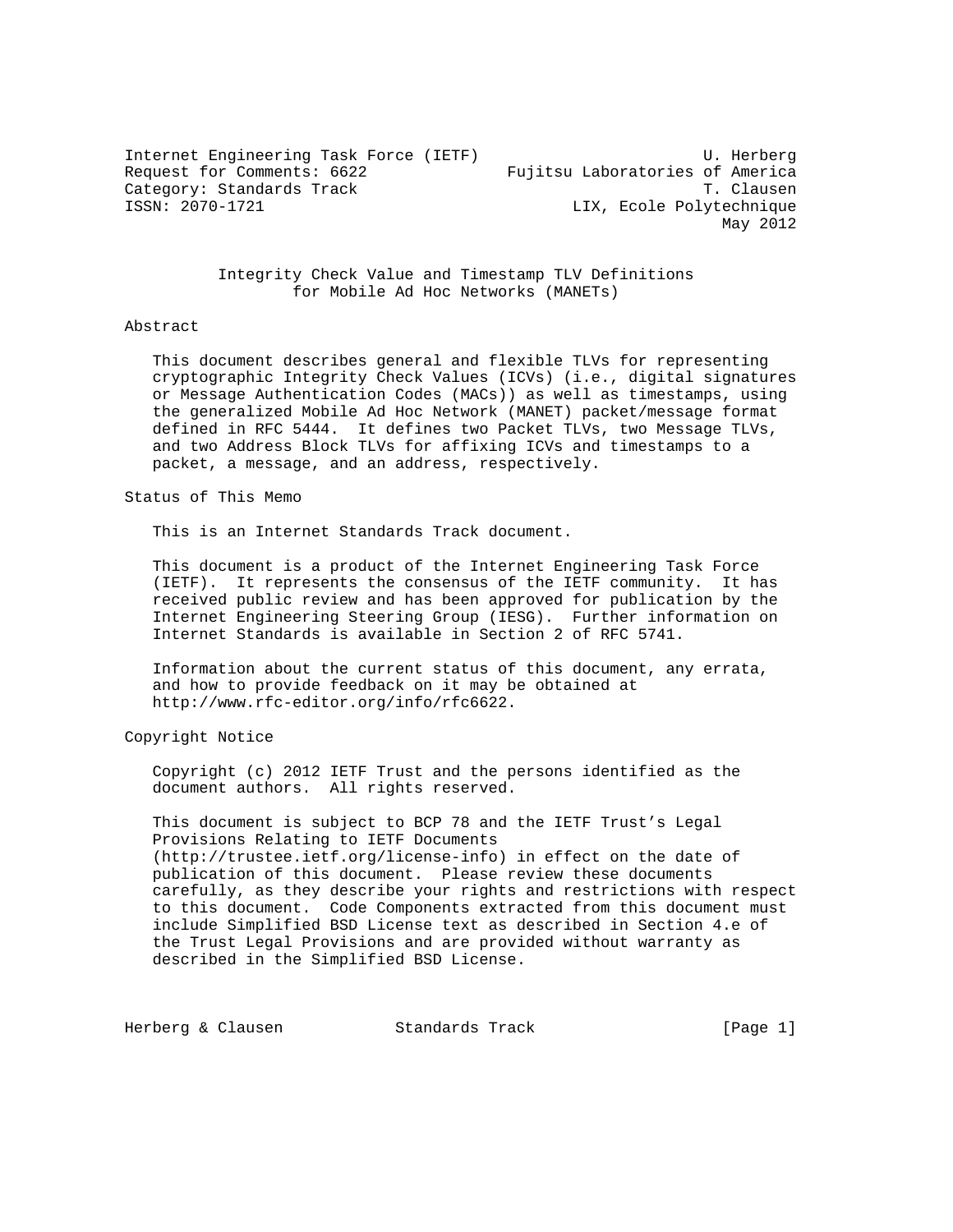# Table of Contents

| 12. ICV: Cryptographic Function over a Hash Value |
|---------------------------------------------------|
|                                                   |
|                                                   |
| 12.2. Considerations for Calculating the ICV 11   |
|                                                   |
|                                                   |
| 12.2.3. Address Block ICV TLV 11                  |
| 12.3. Example of a Message Including an ICV 12    |
|                                                   |
| 13.1. Expert Review: Evaluation Guidelines 13     |
| 13.2. Packet TLV Type Registrations 14            |
| 13.3. Message TLV Type Registrations 15           |
| 13.4. Address Block TLV Type Registrations 16     |
|                                                   |
|                                                   |
|                                                   |
|                                                   |
|                                                   |
|                                                   |
|                                                   |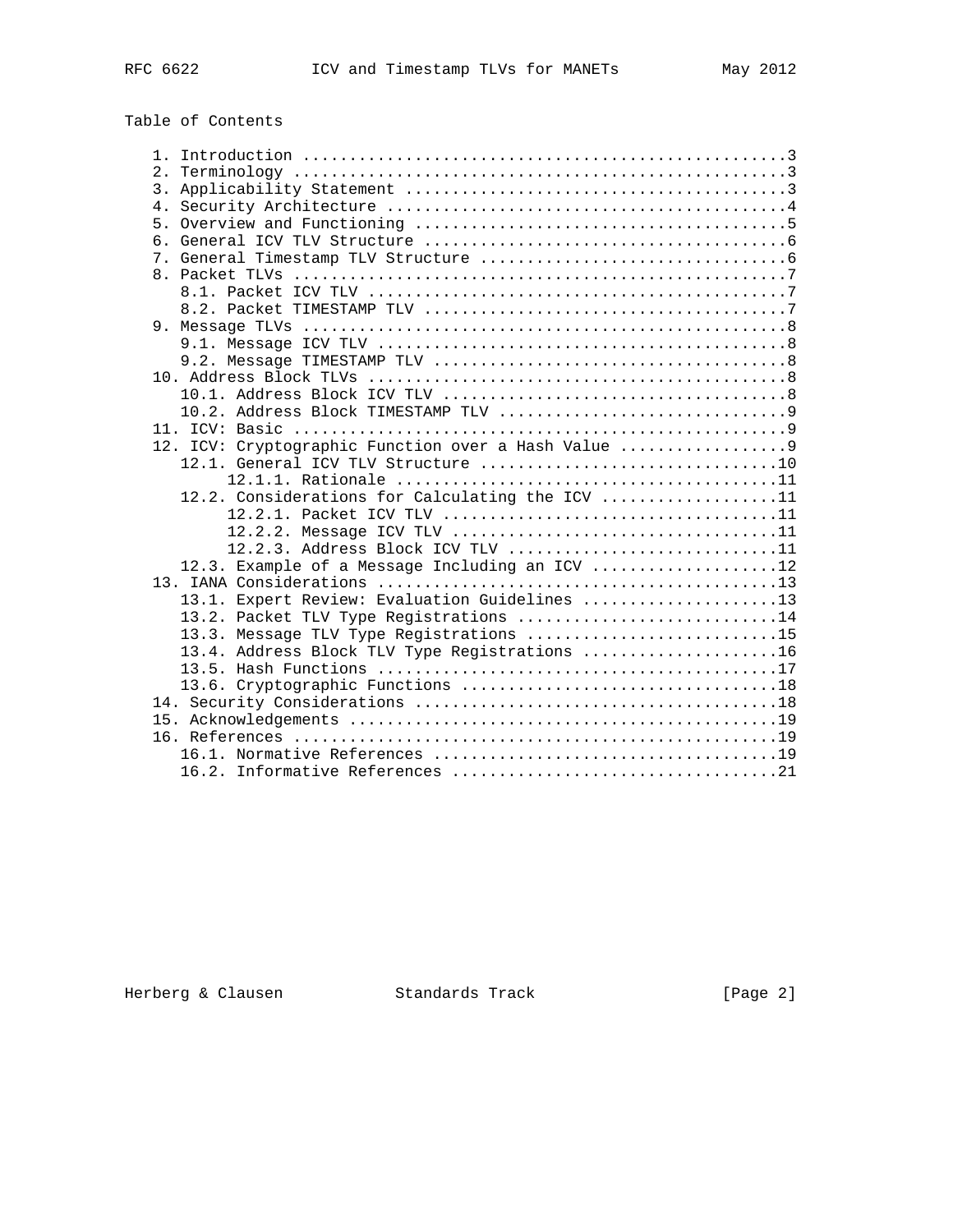# 1. Introduction

This document specifies

- o Two TLVs for carrying Integrity Check Values (ICVs) and timestamps in packets, messages, and address blocks as defined by [RFC5444].
- o A generic framework for ICVs, accounting (for Message TLVs) for mutable message header fields (<msg-hop-limit> and <msg-hop-count>), where these fields are present in messages.

 This document sets up IANA registries for recording code points for hash-function and ICV calculation, respectively.

Moreover, in Section 12, this document defines the following:

- o One common method for generating ICVs as a cryptographic function, calculated over the hash value of the content.
- 2. Terminology

 The key words "MUST", "MUST NOT", "REQUIRED", "SHALL", "SHALL NOT", "SHOULD", "SHOULD NOT", "RECOMMENDED", "NOT RECOMMENDED", "MAY", and "OPTIONAL" in this document are to be interpreted as described in [RFC2119].

 This document uses the terminology and notation defined in [RFC5444]. In particular, the following TLV fields from [RFC5444] are used in this specification:

- <msg-hop-limit> is the hop limit of a message, as specified in Section 5.2 of [RFC5444].
- <msg-hop-count> is the hop count of a message, as specified in Section 5.2 of [RFC5444].
- <length> is the length of a TLV in octets, as specified in Section 5.4.1 of [RFC5444].
- 3. Applicability Statement

 MANET routing protocols using the format defined in [RFC5444] are accorded the ability to carry additional information in control messages and packets, through the inclusion of TLVs. Information so included MAY be used by a MANET routing protocol, or by an extension of a MANET routing protocol, according to its specification.

Herberg & Clausen Standards Track [Page 3]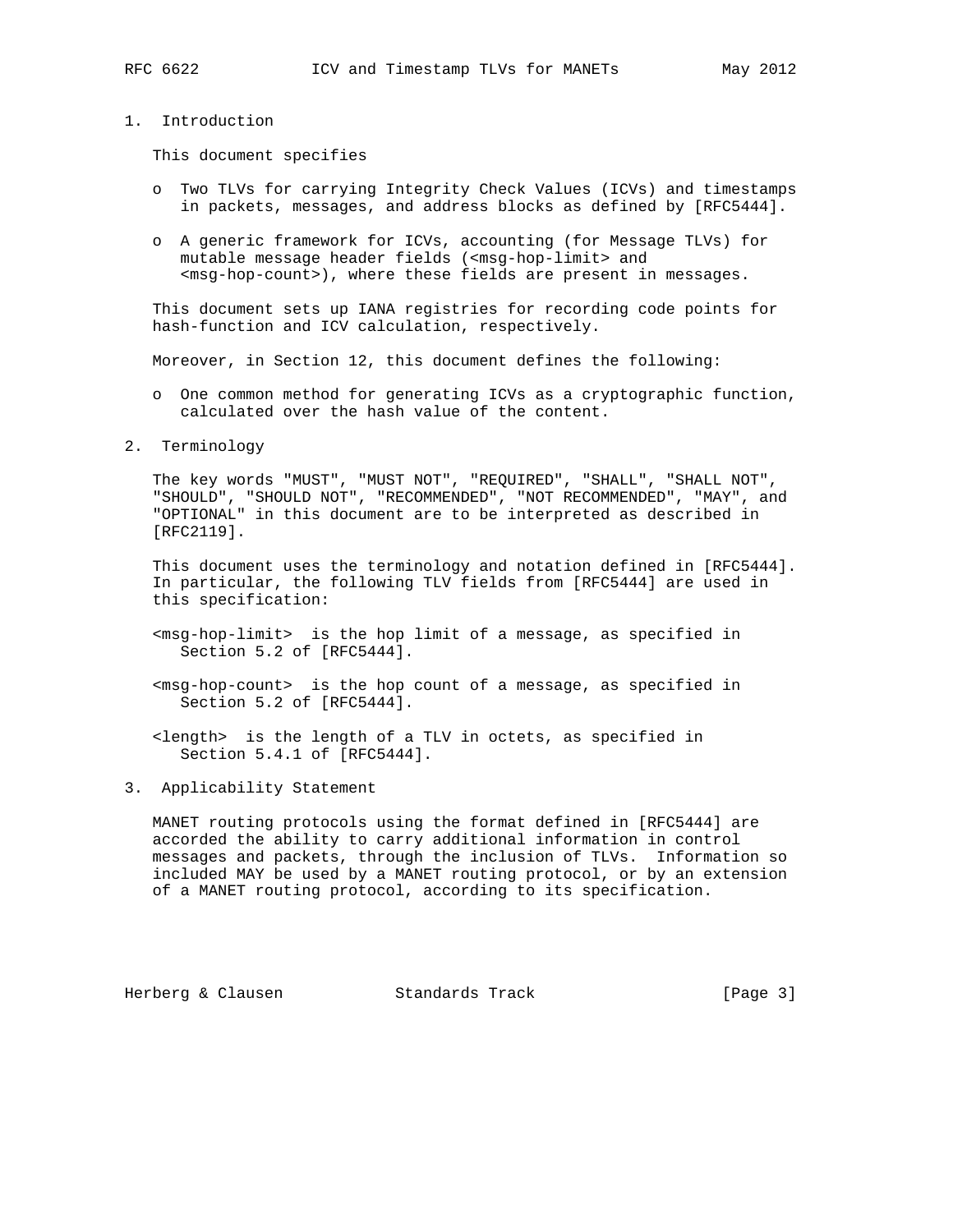This document specifies how to include an ICV for a packet, a message, and addresses in address blocks within a message, by way of such TLVs. This document also specifies a) how to treat "mutable" fields, specifically the <msg-hop-count> and <msg-hop-limit> fields, if present in the message header when calculating ICVs, such that the resulting ICV can be correctly verified by any recipient, and b) how to include this ICV.

 This document describes a generic framework for creating ICVs, and how to include these ICVs in TLVs. In Section 12, an example method for calculating such ICVs is given, using a cryptographic function over the hash value of the content.

4. Security Architecture

 Basic MANET routing protocol specifications are often "oblivious to security"; however, they have a clause allowing a control message to be rejected as "badly formed" or "insecure" prior to the message being processed or forwarded. MANET routing protocols such as the Neighborhood Discovery Protocol (NHDP) [RFC6130] and the Optimized Link State Routing Protocol version 2 [OLSRv2] recognize external reasons (such as failure to verify an ICV) for rejecting a message that would be considered "invalid for processing". This architecture is a result of the observation that with respect to security in MANETs, "one size rarely fits all" and that MANET routing protocol deployment domains have varying security requirements ranging from "unbreakable" to "virtually none". The virtue of this approach is that MANET routing protocol specifications (and implementations) can remain "generic", with extensions providing proper security mechanisms specific to a deployment domain.

 The MANET routing protocol "security architecture", in which this specification situates itself, can therefore be summarized as follows:

- o Security-oblivious MANET routing protocol specifications, with a clause allowing an extension to reject a message (prior to processing/forwarding) as "badly formed" or "insecure".
- o MANET routing protocol security extensions, rejecting messages as "badly formed" or "insecure", as appropriate for a given security requirement specific to a deployment domain.
- o Code points and an exchange format for information, necessary for specification of such MANET routing protocol security extensions.

Herberg & Clausen Standards Track [Page 4]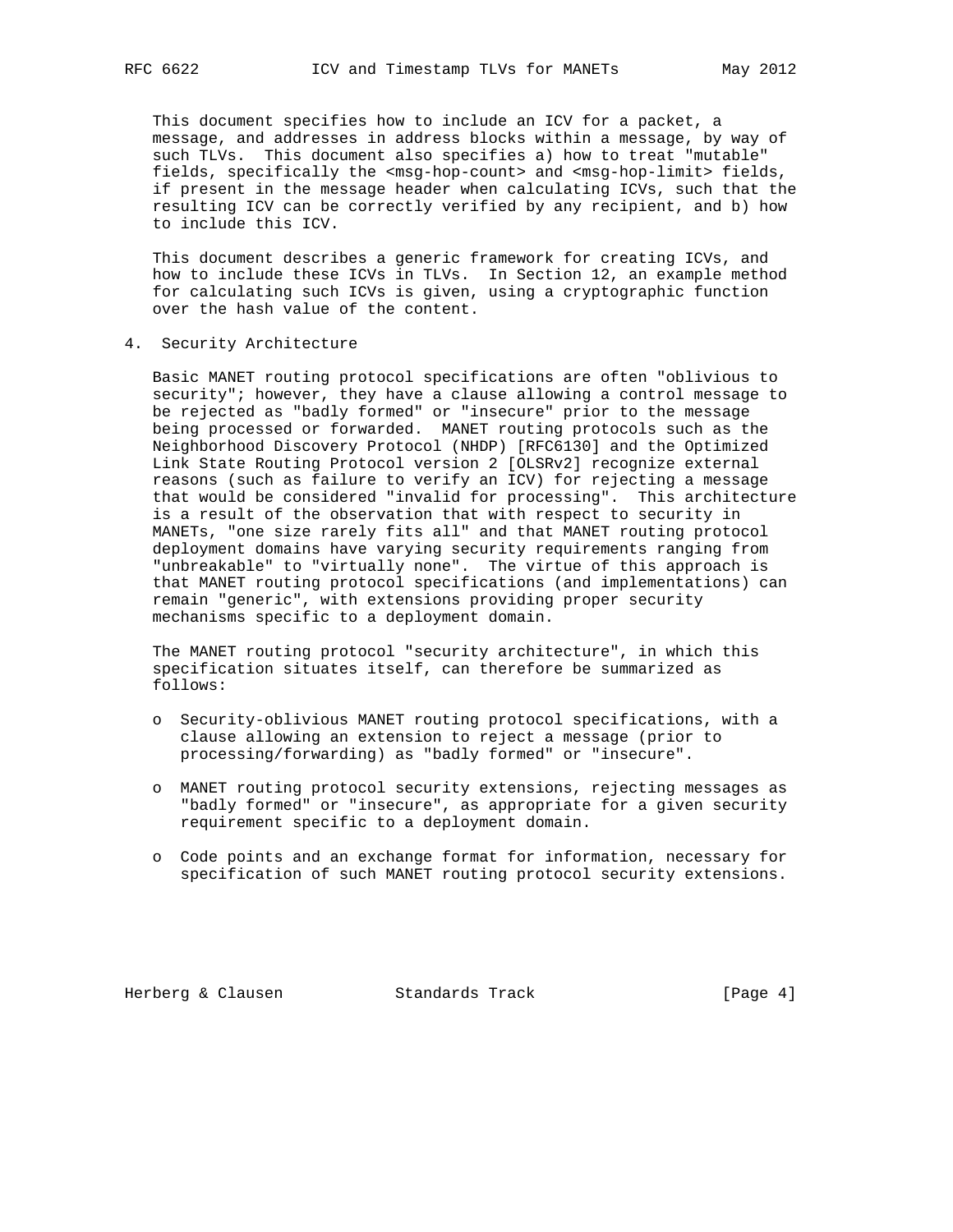This document addresses the last of the issues listed above by specifying a common exchange format for cryptographic ICVs, making reservations from within the Packet TLV, Message TLV, and Address Block TLV registries of [RFC5444], to be used (and shared) among MANET routing protocol security extensions.

 For the specific decomposition of an ICV into a cryptographic function over a hash value (specified in Section 12), this document establishes two IANA registries for code points for hash functions and cryptographic functions adhering to [RFC5444].

With respect to [RFC5444], this document is

- o Intended to be used in the non-normative, but intended, mode of use described in Appendix B of [RFC5444].
- o A specific example of the Security Considerations section of [RFC5444] (the authentication part).
- 5. Overview and Functioning

 This document specifies a syntactical representation of security related information for use with [RFC5444] addresses, messages, and packets, and also establishes IANA registrations of TLV types and type extension registries for these TLV types.

 Moreover, this document provides guidelines for how MANET routing protocols and MANET routing protocol extensions using this specification should treat ICV and Timestamp TLVs, and mutable fields in messages. This specification does not represent a stand-alone protocol; MANET routing protocols and MANET routing protocol extensions, using this specification, MUST provide instructions as to how to handle packets, messages, and addresses with security information, associated as specified in this document.

 This document assigns TLV types from the registries defined for Packet, Message, and Address Block TLVs in [RFC5444]. When a TLV type is assigned from one of these registries, a registry for type extensions for that TLV type is created by IANA. This document utilizes these type extension registries so created, in order to specify internal structure (and accompanying processing) of the <value> field of a TLV.

 For example, and as defined in this document, an ICV TLV with type extension = 0 specifies that the <value> field has no pre-defined internal structure but is simply a sequence of octets. An ICV TLV with type extension = 1 specifies that the <value> field has a pre-defined internal structure and defines its interpretation.

Herberg & Clausen Standards Track [Page 5]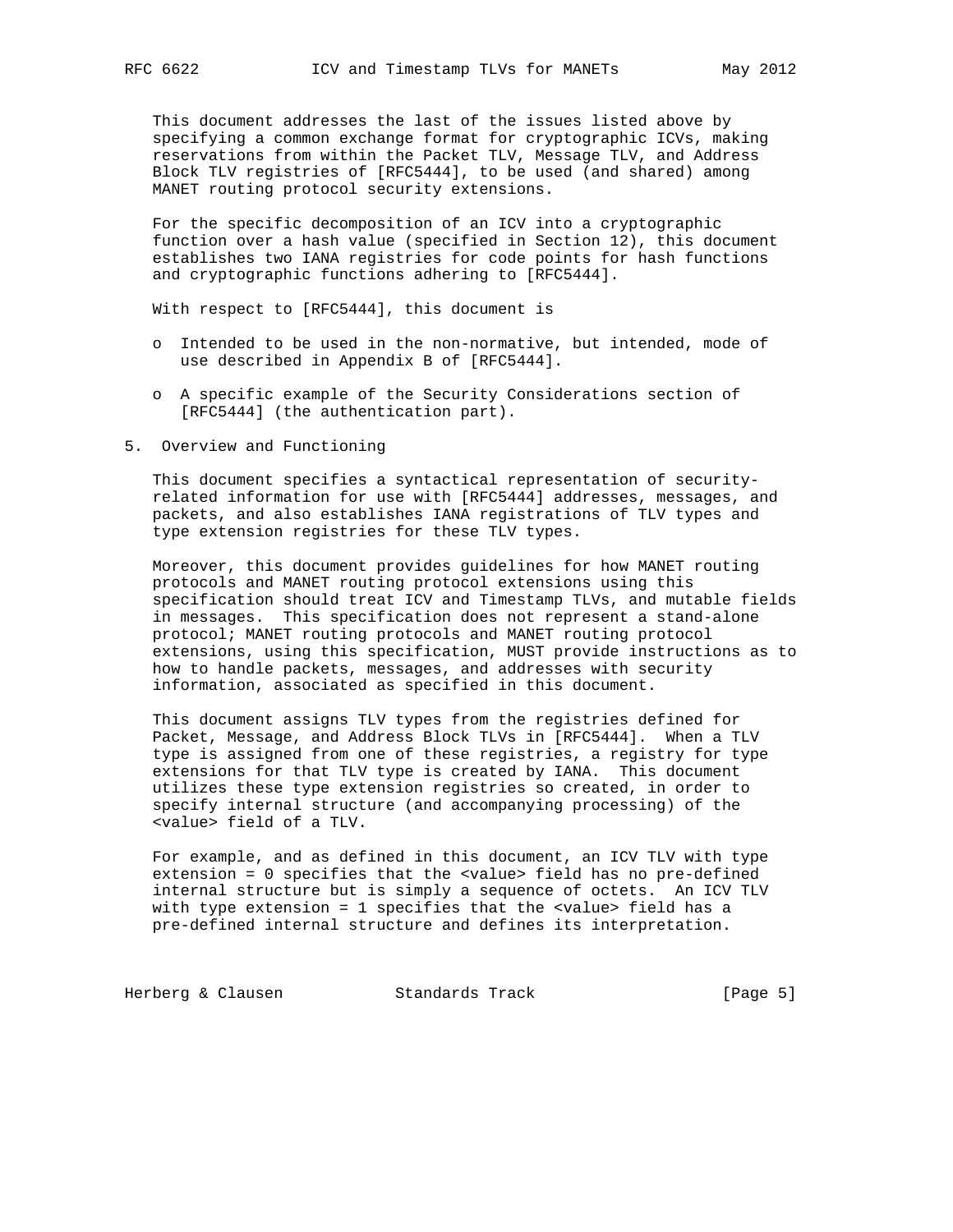(Specifically, the <value> field consists of a cryptographic operation over a hash value, with fields indicating which hash function and cryptographic operation have been used; this is specified in Section 12.)

 Other documents can request assignments for other type extensions; if they do so, they MUST specify their internal structure (if any) and interpretation.

6. General ICV TLV Structure

The value of the ICV TLV is

<value> := <ICV-value>

where

 <ICV-value> is a field, of <length> octets, which contains the information to be interpreted by the ICV verification process, as specified by the type extension.

 Note that this does not stipulate how to calculate the <ICV-value> nor the internal structure thereof, if any; such information MUST be specified by way of the type extension for the ICV TLV type. See Section 13. This document specifies two such type extensions -- one for ICVs without pre-defined structures, and one for ICVs constructed by way of a cryptographic operation over a hash value.

7. General Timestamp TLV Structure

The value of the Timestamp TLV is

<value> := <time-value>

where

 <time-value> is an unsigned integer field, of length <length>, which contains the timestamp.

 Note that this does not stipulate how to calculate the <time-value> nor the internal structure thereof, if any; such information MUST be specified by way of the type extension for the TIMESTAMP TLV type. See Section 13.

Herberg & Clausen Standards Track (Page 6)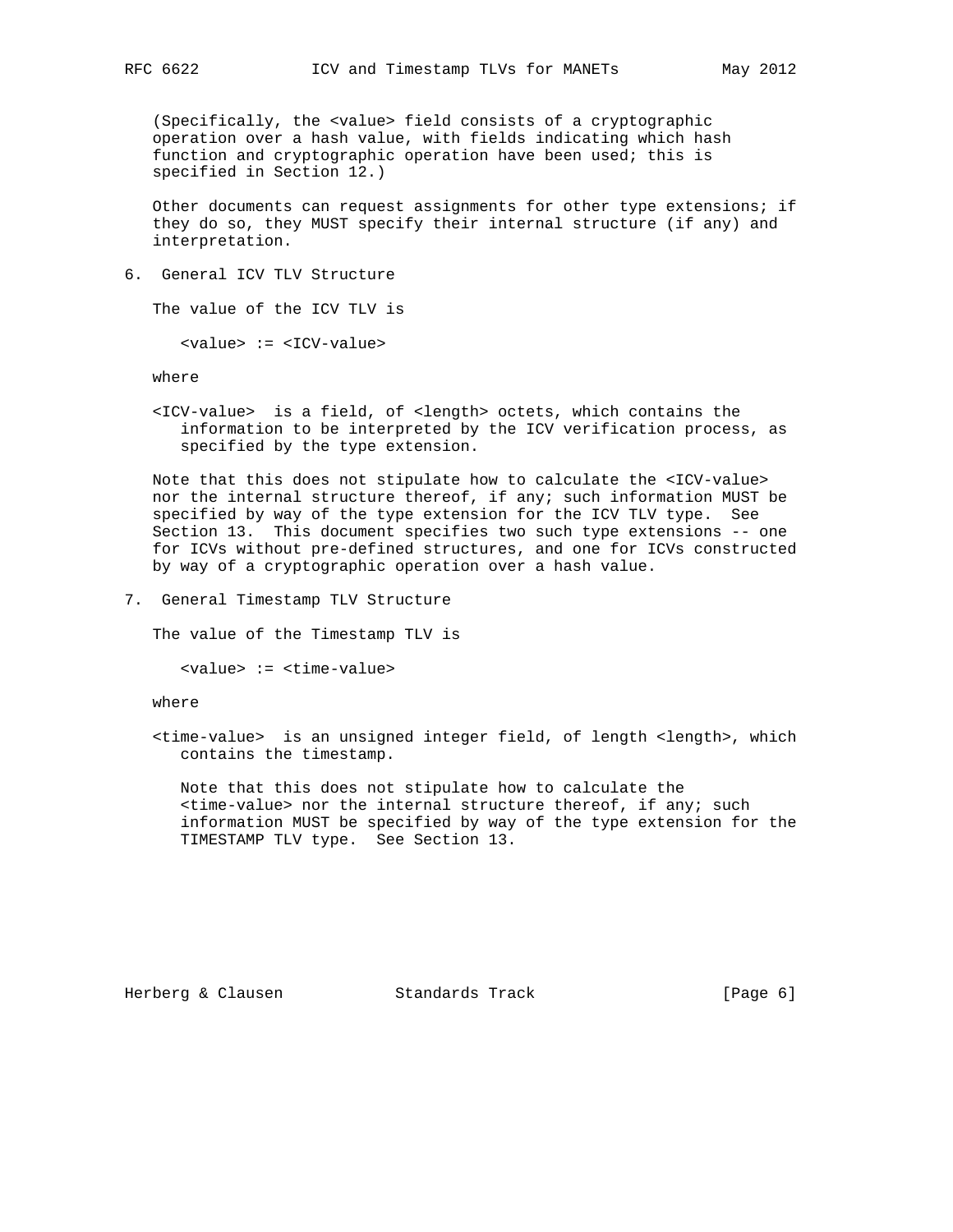A timestamp is essentially "freshness information". As such, its setting and interpretation are to be determined by the MANET routing protocol, or MANET routing protocol extension, that uses the timestamp and can, for example, correspond to a UNIX timestamp, GPS timestamp, or a simple sequence number.

8. Packet TLVs

 Two Packet TLVs are defined: one for including the cryptographic ICV of a packet and one for including the timestamp indicating the time at which the cryptographic ICV was calculated.

8.1. Packet ICV TLV

 A Packet ICV TLV is an example of an ICV TLV as described in Section 6.

The following considerations apply:

- o Because packets as defined in [RFC5444] are never forwarded by routers, no special considerations are required regarding mutable fields (e.g., <msg-hop-count> and <msg-hop-limit>), if present, when calculating the ICV.
- o Any Packet ICV TLVs already present in the Packet TLV block MUST be removed before calculating the ICV, and the Packet TLV block size MUST be recalculated accordingly. Removed ICV TLVs MUST be restored after having calculated the ICV value.

 The rationale for removing any Packet ICV TLV already present prior to calculating the ICV is that several ICVs may be added to the same packet, e.g., using different ICV functions.

8.2. Packet TIMESTAMP TLV

 A Packet TIMESTAMP TLV is an example of a Timestamp TLV as described in Section 7. If a packet contains a TIMESTAMP TLV and an ICV TLV, the TIMESTAMP TLV SHOULD be added to the packet before any ICV TLV, in order that it be included in the calculation of the ICV.

Herberg & Clausen Standards Track [Page 7]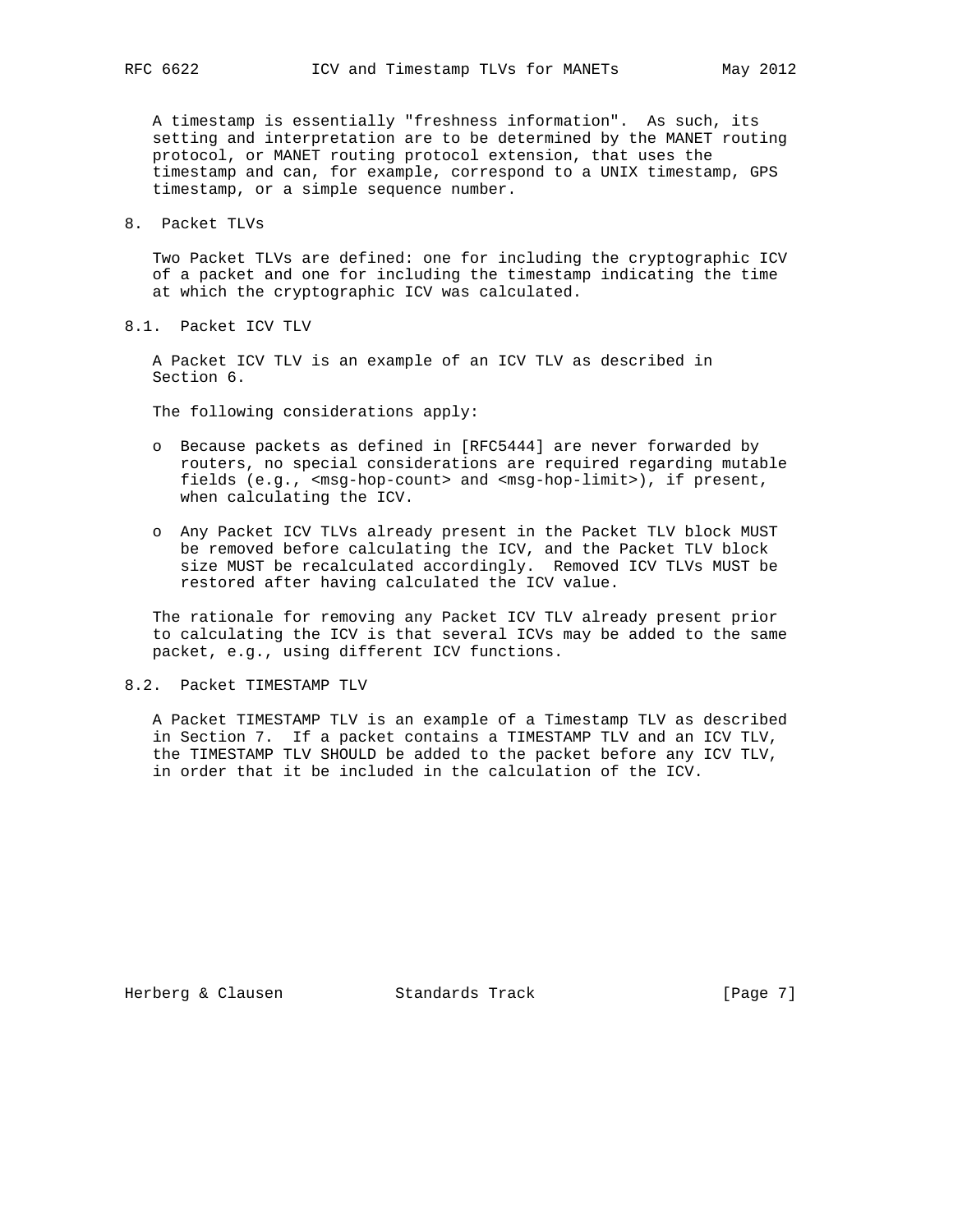## 9. Message TLVs

 Two Message TLVs are defined: one for including the cryptographic ICV of a message and one for including the timestamp indicating the time at which the cryptographic ICV was calculated.

### 9.1. Message ICV TLV

 A Message ICV TLV is an example of an ICV TLV as described in Section 6. When determining the <ICV-value> for a message, the following considerations MUST be applied:

- o The fields <msg-hop-limit> and <msg-hop-count>, if present, MUST both be assumed to have the value 0 (zero) when calculating the ICV.
- o Any Message ICV TLVs already present in the Message TLV block MUST be removed before calculating the ICV, and the message size as well as the Message TLV block size MUST be recalculated accordingly. Removed ICV TLVs MUST be restored after having calculated the ICV value.

 The rationale for removing any Message ICV TLV already present prior to calculating the ICV is that several ICVs may be added to the same message, e.g., using different ICV functions.

### 9.2. Message TIMESTAMP TLV

 A Message TIMESTAMP TLV is an example of a Timestamp TLV as described in Section 7. If a message contains a TIMESTAMP TLV and an ICV TLV, the TIMESTAMP TLV SHOULD be added to the message before the ICV TLV, in order that it be included in the calculation of the ICV.

10. Address Block TLVs

 Two Address Block TLVs are defined: one for associating a cryptographic ICV to an address and one for including the timestamp indicating the time at which the cryptographic ICV was calculated.

10.1. Address Block ICV TLV

 An Address Block ICV TLV is an example of an ICV TLV as described in Section 6. The ICV is calculated over the address, concatenated with any other values -- for example, any other Address Block TLV <value> fields -- associated with that address. A MANET routing protocol or MANET routing protocol extension using Address Block ICV TLVs MUST specify how to include any such concatenated attribute of the address

Herberg & Clausen Standards Track [Page 8]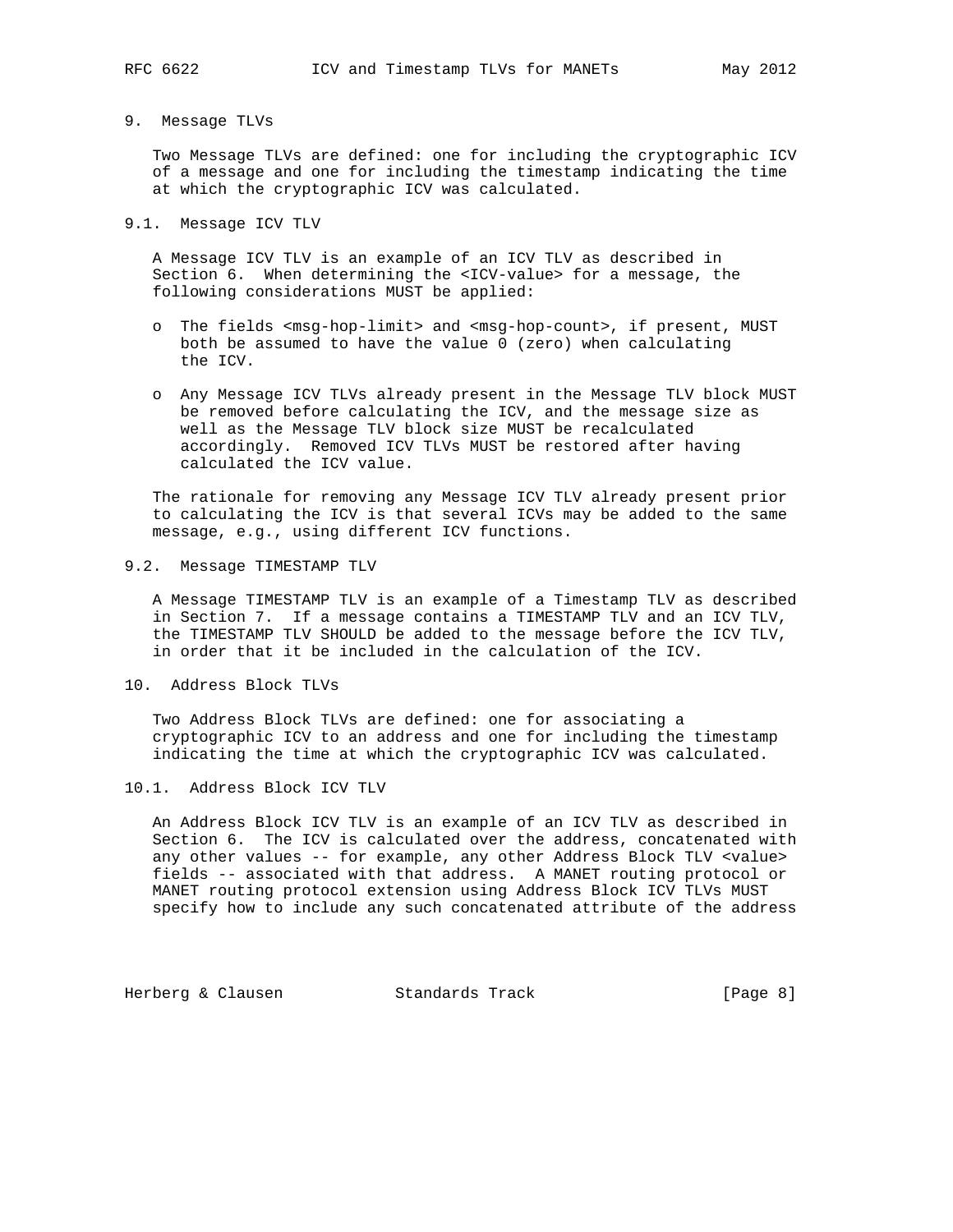in the verification process of the ICV. When determining the <ICV-value> for an address, the following consideration MUST be applied:

 o If other TLV values are concatenated with the address for calculating the ICV, these TLVs MUST NOT be Address Block ICV TLVs already associated with the address.

 The rationale for not concatenating the address with any ICV TLV values already associated with the address when calculating the ICV is that several ICVs may be added to the same address, e.g., using different ICV functions.

10.2. Address Block TIMESTAMP TLV

 An Address Block TIMESTAMP TLV is an example of a Timestamp TLV as described in Section 7. If both a TIMESTAMP TLV and an ICV TLV are associated with an address, the TIMESTAMP TLV <value> MUST be covered when calculating the value of the ICV to be contained in the ICV TLV value (i.e., concatenated with the associated address and any other values as described in Section 10.1).

11. ICV: Basic

 The basic ICV, represented by way of an ICV TLV with type extension = 0, is a simple bit-field containing the cryptographic ICV. This assumes that the mechanism stipulating how ICVs are calculated and verified is established outside of this specification, e.g., by way of administrative configuration or external out-of-band signaling. Thus, the <ICV-value>, when using type extension = 0, is

<ICV-value> := <ICV-data>

where

 <ICV-data> is an unsigned integer field, of length <length>, which contains the cryptographic ICV.

12. ICV: Cryptographic Function over a Hash Value

 One common way of calculating an ICV is applying a cryptographic function over a hash value of the content. This decomposition is specified in this section, using a type extension = 1 in the ICV TLVs.

Herberg & Clausen Standards Track [Page 9]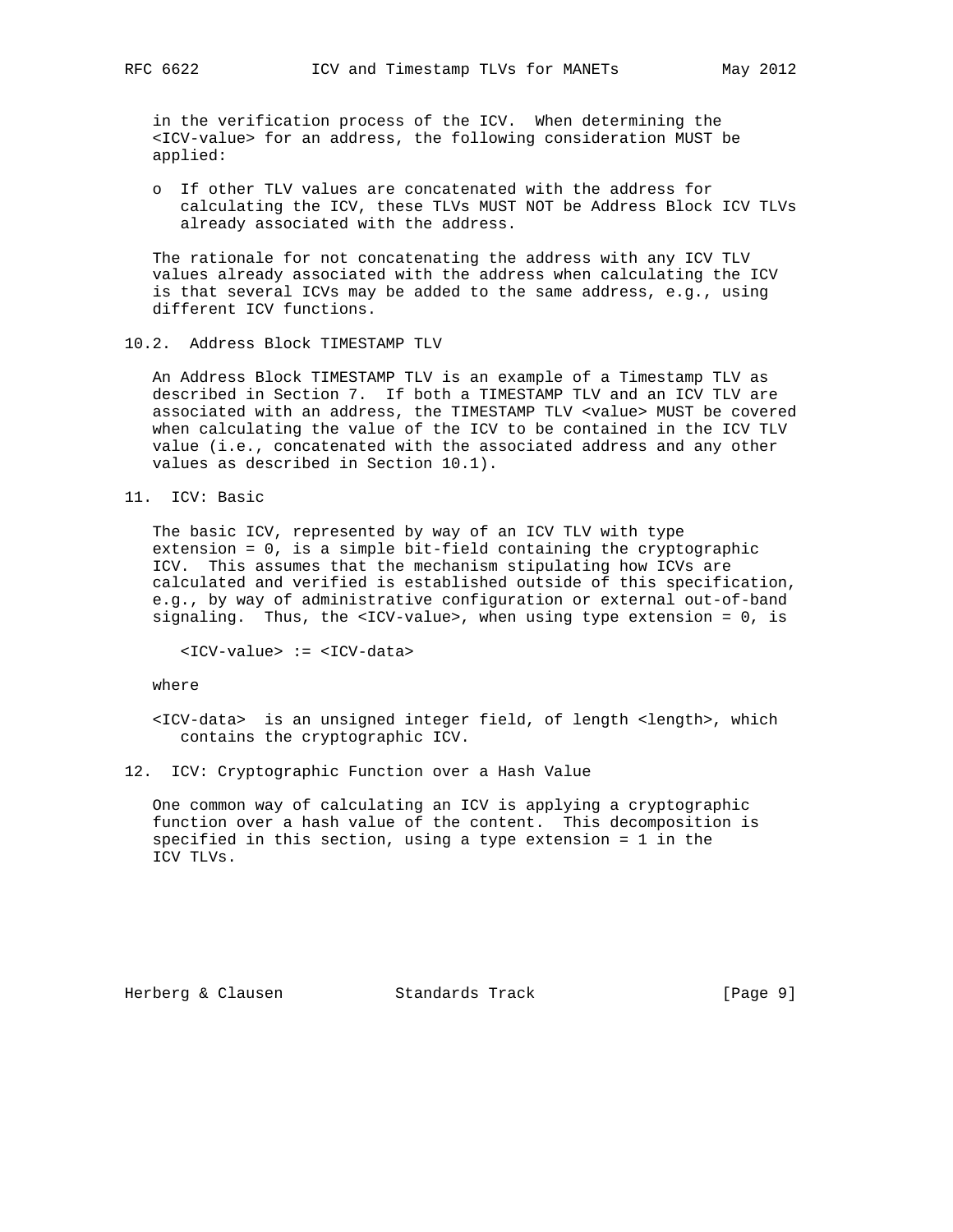# 12.1. General ICV TLV Structure

 The following data structure allows representation of a cryptographic ICV, including specification of the appropriate hash function and cryptographic function used for calculating the ICV:

> <ICV-value> := <hash-function> <cryptographic-function> <key-id-length> <key-id> <ICV-data>

where

- <hash-function> is an 8-bit unsigned integer field specifying the hash function.
- <cryptographic-function> is an 8-bit unsigned integer field specifying the cryptographic function.
- <key-id-length> is an 8-bit unsigned integer field specifying the length of the <key-id> field in number of octets. The value 0x00 is reserved for using a pre-installed, shared key.
- <key-id> is a field specifying the key identifier of the key that was used to calculate the ICV of the message, which allows unique identification of different keys with the same originator. It is the responsibility of each key originator to make sure that actively used keys that it issues have distinct key identifiers. If <key-id-length> equals 0x00, the <key-id> field is not contained in the TLV, and a pre-installed, shared key is used.
- <ICV-data> is an unsigned integer field, whose length is <length> - 3 - <key-id-length>, and which contains the cryptographic ICV.

 The version of this TLV, specified in this section, assumes that calculating the ICV can be decomposed into

ICV-value = cryptographic-function(hash-function(content))

 The hash function and the cryptographic function correspond to the entries in two IANA registries, which are set up by this specification and are described in Section 13.

Herberg & Clausen Standards Track [Page 10]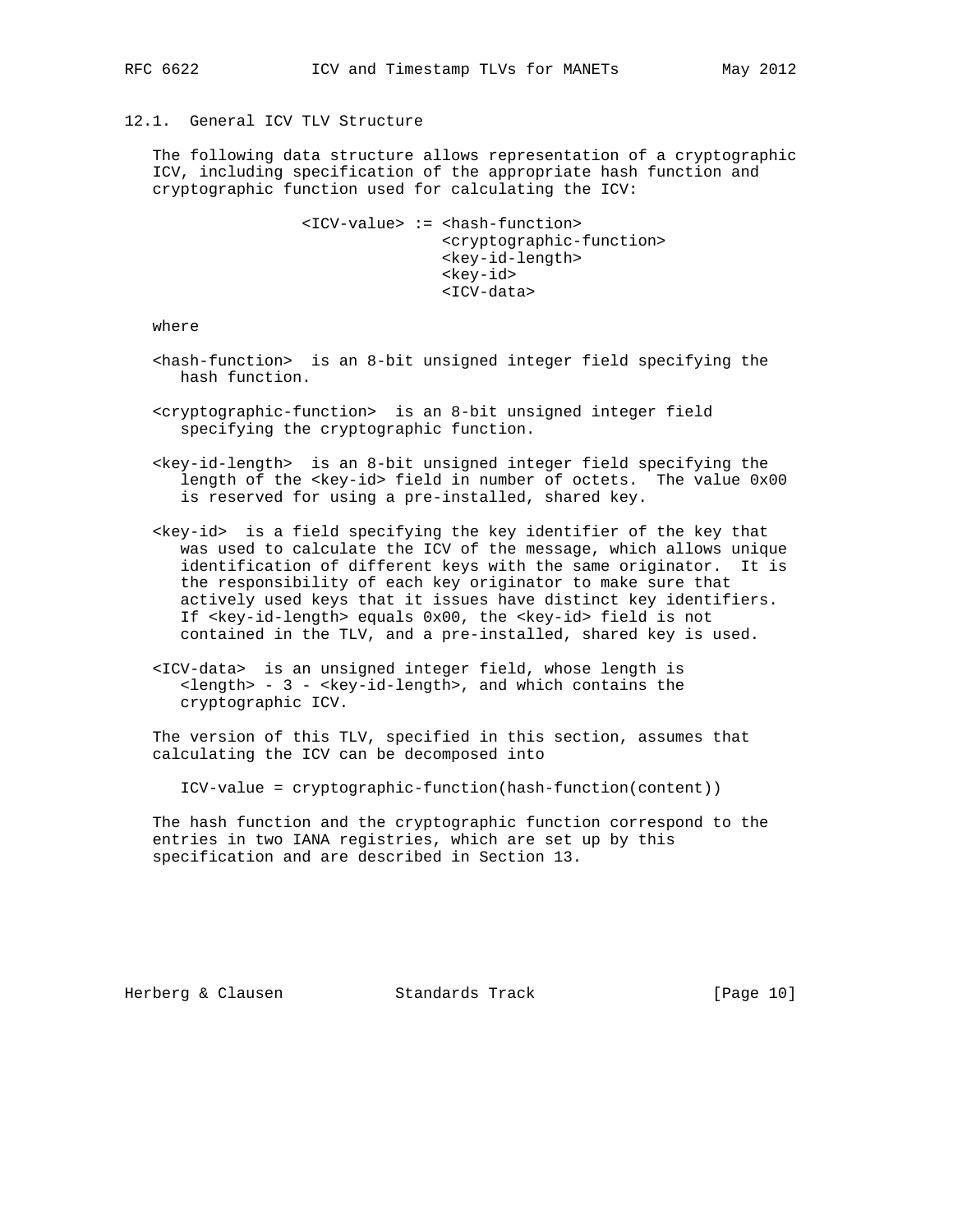## 12.1.1. Rationale

 The rationale for separating the hash function and the cryptographic function into two octets instead of having all combinations in a single octet -- possibly as a TLV type extension -- is that adding further hash functions or cryptographic functions in the future may lead to a non-contiguous number space.

 The rationale for not including a field that lists parameters of the cryptographic ICV in the TLV is that, before being able to validate a cryptographic ICV, routers have to exchange or acquire keys (e.g., public keys). Any additional parameters can be provided together with the keys in that bootstrap process. It is therefore not necessary, and would even entail an extra overhead, to transmit the parameters within every message. One implicitly available parameter is the length of the ICV, which is <length> - 3 - <key-id-length>, and which depends on the choice of the cryptographic function.

## 12.2. Considerations for Calculating the ICV

 The considerations listed in the following subsections MUST be applied when calculating the ICV for Packet, Message, and Address ICV TLVs, respectively.

12.2.1. Packet ICV TLV

When determining the <ICV-value> for a packet, the ICV is calculated over the fields <hash-function>, <cryptographic-function>, <key-id-length>, and -- if present -- <key-id> (in that order), concatenated with the entire packet, including the packet header, all Packet TLVs (other than Packet ICV TLVs), and all included Messages and their message headers, in accordance with Section 8.1.

12.2.2. Message ICV TLV

 When determining the <ICV-value> for a message, the ICV is calculated over the fields <hash-function>, <cryptographic-function>, <key-id-length>, and -- if present -- <key-id> (in that order), concatenated with the entire message. The considerations in Section 9.1 MUST be applied.

12.2.3. Address Block ICV TLV

 When determining the <ICV-value> for an address, the ICV is calculated over the fields <hash-function>, <cryptographic-function>, <key-id-length>, and -- if present -- <key-id> (in that order), concatenated with the address, and concatenated with any other values -- for example, any other address block TLV <value> that is

Herberg & Clausen Standards Track [Page 11]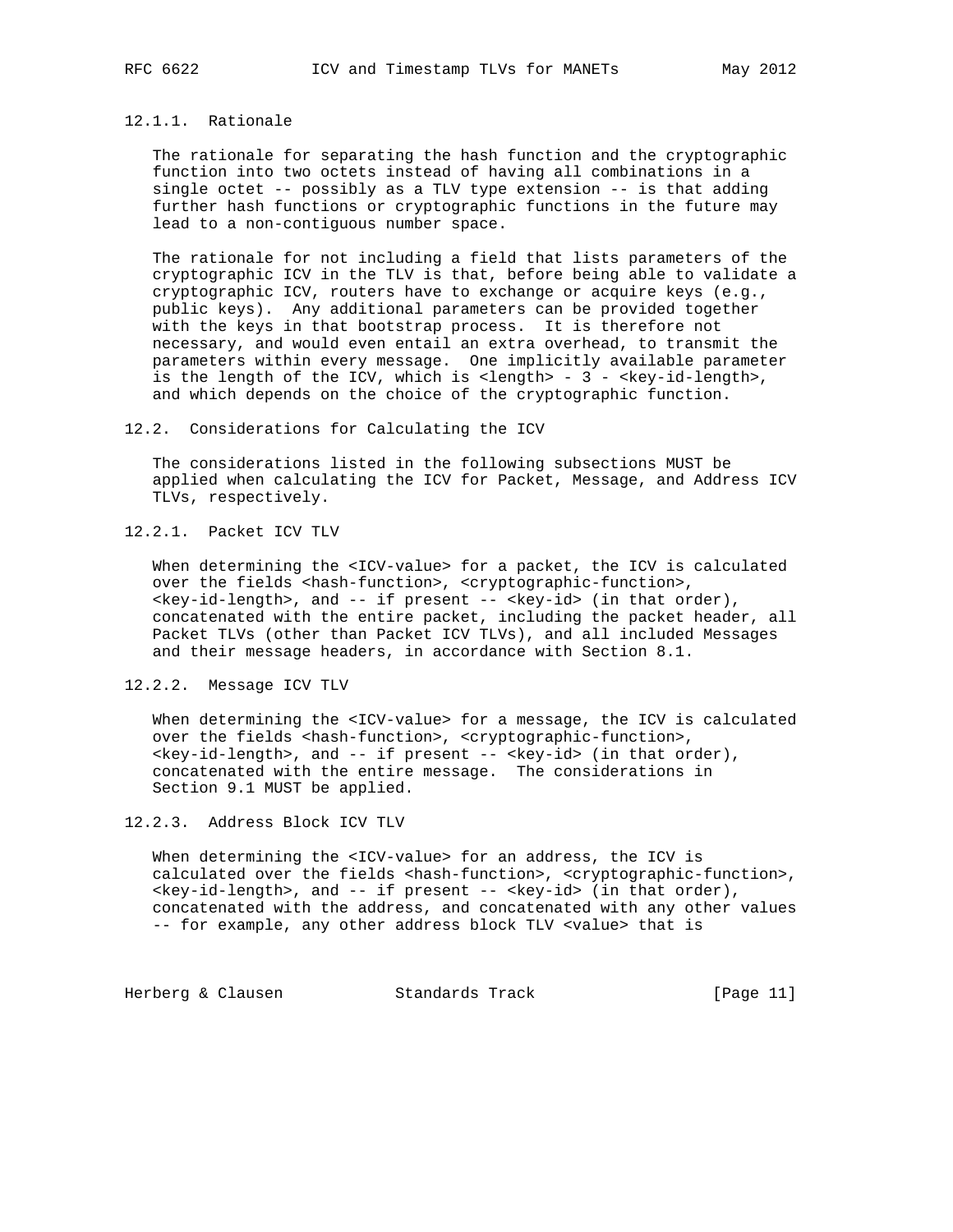associated with that address. A MANET routing protocol or MANET routing protocol extension using Address Block ICV TLVs MUST specify how to include any such concatenated attribute of the address in the verification process of the ICV. The considerations in Section 10.1 MUST be applied.

# 12.3. Example of a Message Including an ICV

 The sample message depicted in Figure 1 is derived from Appendix D of [RFC5444]. The message contains an ICV Message TLV, with the value representing an ICV that is 16 octets long of the whole message, and a key identifier that is 4 octets long. The type extension of the Message TLV is 1, for the specific decomposition of an ICV into a cryptographic function over a hash value, as specified in Section 12.

0  $1$   $2$   $3$  0 1 2 3 4 5 6 7 8 9 0 1 2 3 4 5 6 7 8 9 0 1 2 3 4 5 6 7 8 9 0 1 +-+-+-+-+-+-+-+-+-+-+-+-+-+-+-+-+-+-+-+-+-+-+-+-+-+-+-+-+-+-+-+-+ | PV=0 | PF=8 | Packet Sequence Number | Message Type | +-+-+-+-+-+-+-+-+-+-+-+-+-+-+-+-+-+-+-+-+-+-+-+-+-+-+-+-+-+-+-+-+  $\vert$  MF=15  $\vert$  MAL=3  $\vert$  Message Length = 44  $\vert$  Msg. Orig Addr $\vert$  +-+-+-+-+-+-+-+-+-+-+-+-+-+-+-+-+-+-+-+-+-+-+-+-+-+-+-+-+-+-+-+-+ | Message Originator Address (cont) | Hop Limit | +-+-+-+-+-+-+-+-+-+-+-+-+-+-+-+-+-+-+-+-+-+-+-+-+-+-+-+-+-+-+-+-+ | Hop Count | Message Sequence Number | Msg. TLV Block| +-+-+-+-+-+-+-+-+-+-+-+-+-+-+-+-+-+-+-+-+-+-+-+-+-+-+-+-+-+-+-+-+ | Length = 27 | ICV | MTLVF = 144 | MTLVExt = 1 | +-+-+-+-+-+-+-+-+-+-+-+-+-+-+-+-+-+-+-+-+-+-+-+-+-+-+-+-+-+-+-+-+ |Value Len = 23 | Hash Func | Crypto Func |Key ID length=4| +-+-+-+-+-+-+-+-+-+-+-+-+-+-+-+-+-+-+-+-+-+-+-+-+-+-+-+-+-+-+-+-+ Key Identifier +-+-+-+-+-+-+-+-+-+-+-+-+-+-+-+-+-+-+-+-+-+-+-+-+-+-+-+-+-+-+-+-+ ICV Value +-+-+-+-+-+-+-+-+-+-+-+-+-+-+-+-+-+-+-+-+-+-+-+-+-+-+-+-+-+-+-+-+ ICV Value (cont) +-+-+-+-+-+-+-+-+-+-+-+-+-+-+-+-+-+-+-+-+-+-+-+-+-+-+-+-+-+-+-+-+ ICV Value (cont) +-+-+-+-+-+-+-+-+-+-+-+-+-+-+-+-+-+-+-+-+-+-+-+-+-+-+-+-+-+-+-+-+ ICV Value (cont) +-+-+-+-+-+-+-+-+-+-+-+-+-+-+-+-+-+-+-+-+-+-+-+-+-+-+-+-+-+-+-+-+

Figure 1: Example Message with ICV

Herberg & Clausen Standards Track [Page 12]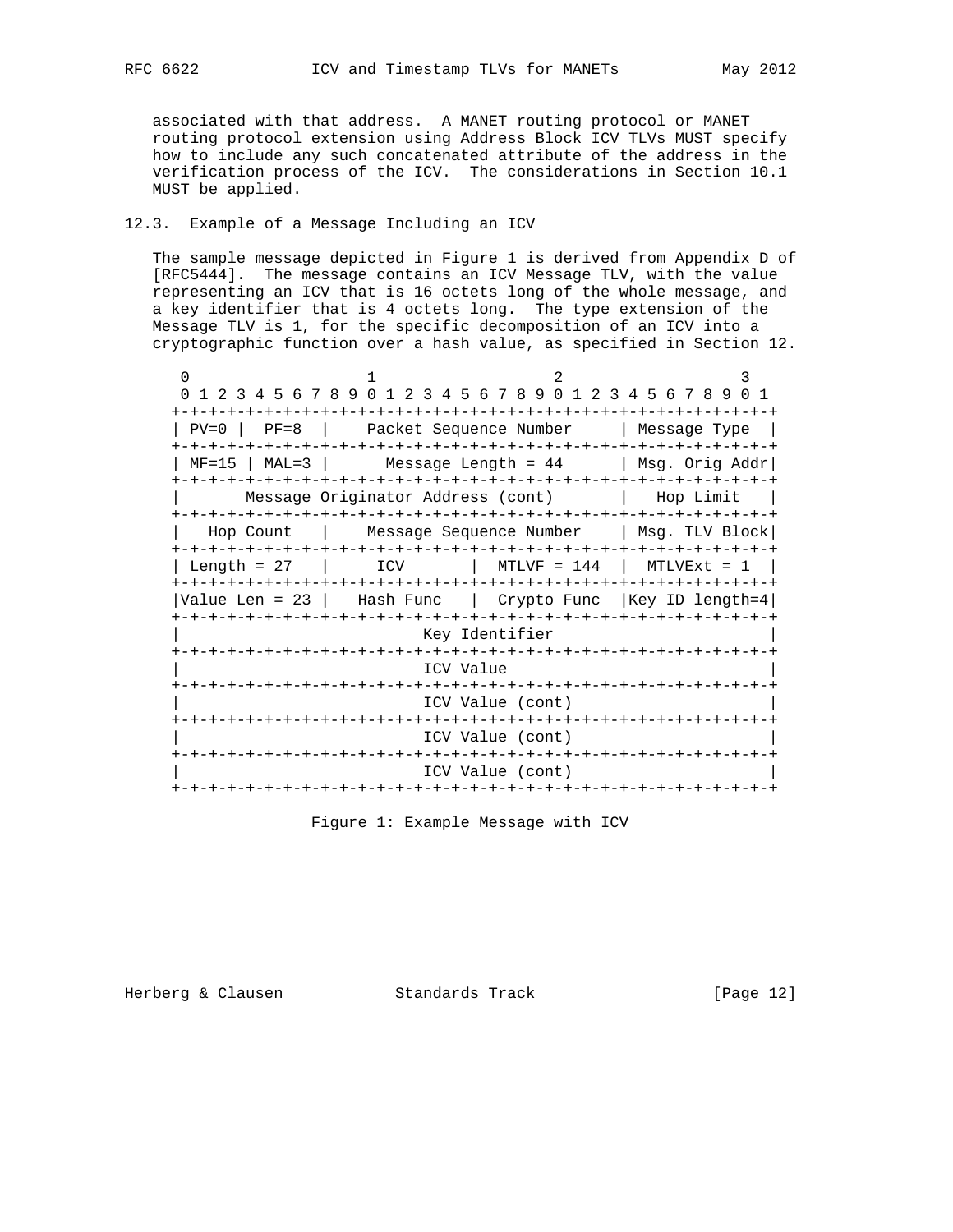## 13. IANA Considerations

This specification defines the following:

- o Two Packet TLV types, which have been allocated from the 0-223 range of the "Packet TLV Types" repository of [RFC5444], as specified in Table 1.
- o Two Message TLV types, which have been allocated from the 0-127 range of the "Message TLV Types" repository of [RFC5444], as specified in Table 2.
- o Two Address Block TLV types, which have been allocated from the 0-127 range of the "Address Block TLV Types" repository of [RFC5444], as specified in Table 3.

This specification created the following:

 o A type extension registry for each of these TLV types with initial values as listed in Tables 1, 2, and 3.

 IANA has assigned the same numerical value to the Packet TLV, Message TLV, and Address Block TLV types with the same name.

 The following terms are used as defined in [BCP26]: "Namespace", "Registration", and "Designated Expert".

The following policy is used as defined in [BCP26]: "Expert Review".

13.1. Expert Review: Evaluation Guidelines

 For TLV type extensions registries where an Expert Review is required, the Designated Expert SHOULD take the same general recommendations into consideration as those specified by [RFC5444].

 For the Timestamp TLV, the same type extensions for all Packet, Message, and Address Block TLVs SHOULD be numbered identically.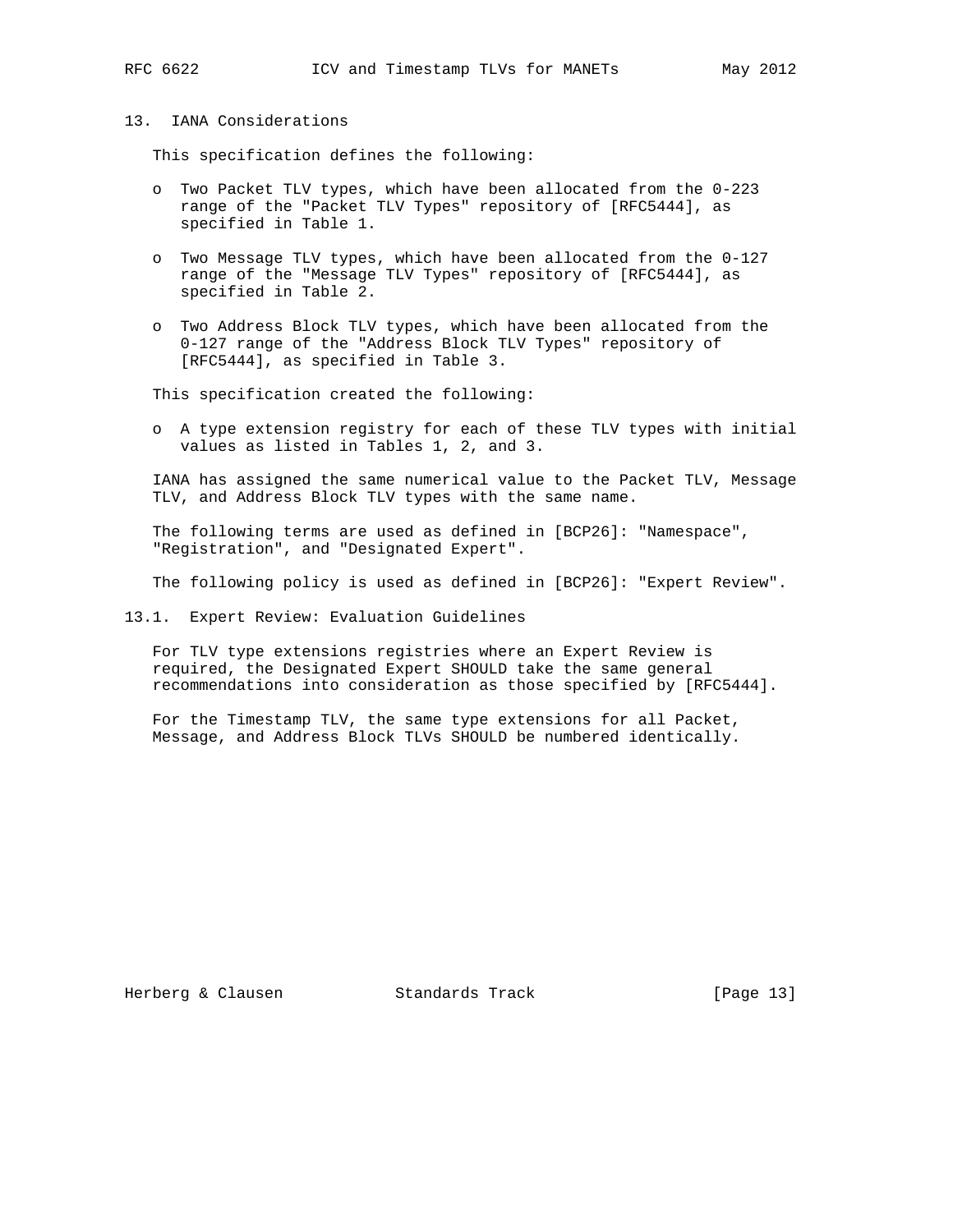# 13.2. Packet TLV Type Registrations

 IANA has made allocations from the "Packet TLV Types" namespace of [RFC5444] for the Packet TLVs specified in Table 1.

| Name      | Type | Type<br>Extension | Description                                                                                                                                                 |
|-----------|------|-------------------|-------------------------------------------------------------------------------------------------------------------------------------------------------------|
| ICV       | 5    | $\mathbf 0$       | ICV of a packet                                                                                                                                             |
|           |      | $\mathbf{1}$      | ICV, decomposed into cryptographic<br>function over a hash value, as<br>specified in Section 12 of this<br>document                                         |
|           |      | $2 - 251$         | Unassigned; Expert Review                                                                                                                                   |
|           |      | $252 - 255$       | Experimental Use                                                                                                                                            |
| TIMESTAMP | 6    | $\Omega$          | Unsigned timestamp of arbitrary<br>length, given by the TLV Length<br>field. The MANET routing protocol<br>has to define how to interpret<br>this timestamp |
|           |      | $\mathbf{1}$      | Unsigned 32-bit timestamp, as<br>specified in [IEEE 1003.1-2008<br>(POSIX)]                                                                                 |
|           |      | 2                 | NTP timestamp format, as defined<br>in [RFC5905]                                                                                                            |
|           |      | 3                 | Signed timestamp of arbitrary<br>length with no constraints such as<br>monotonicity. In particular, it<br>may represent any random value                    |
|           |      | $4 - 251$         | Unassigned; Expert Review                                                                                                                                   |
|           |      | $252 - 255$       | Experimental Use                                                                                                                                            |

Table 1: Packet TLV Types

Herberg & Clausen Standards Track [Page 14]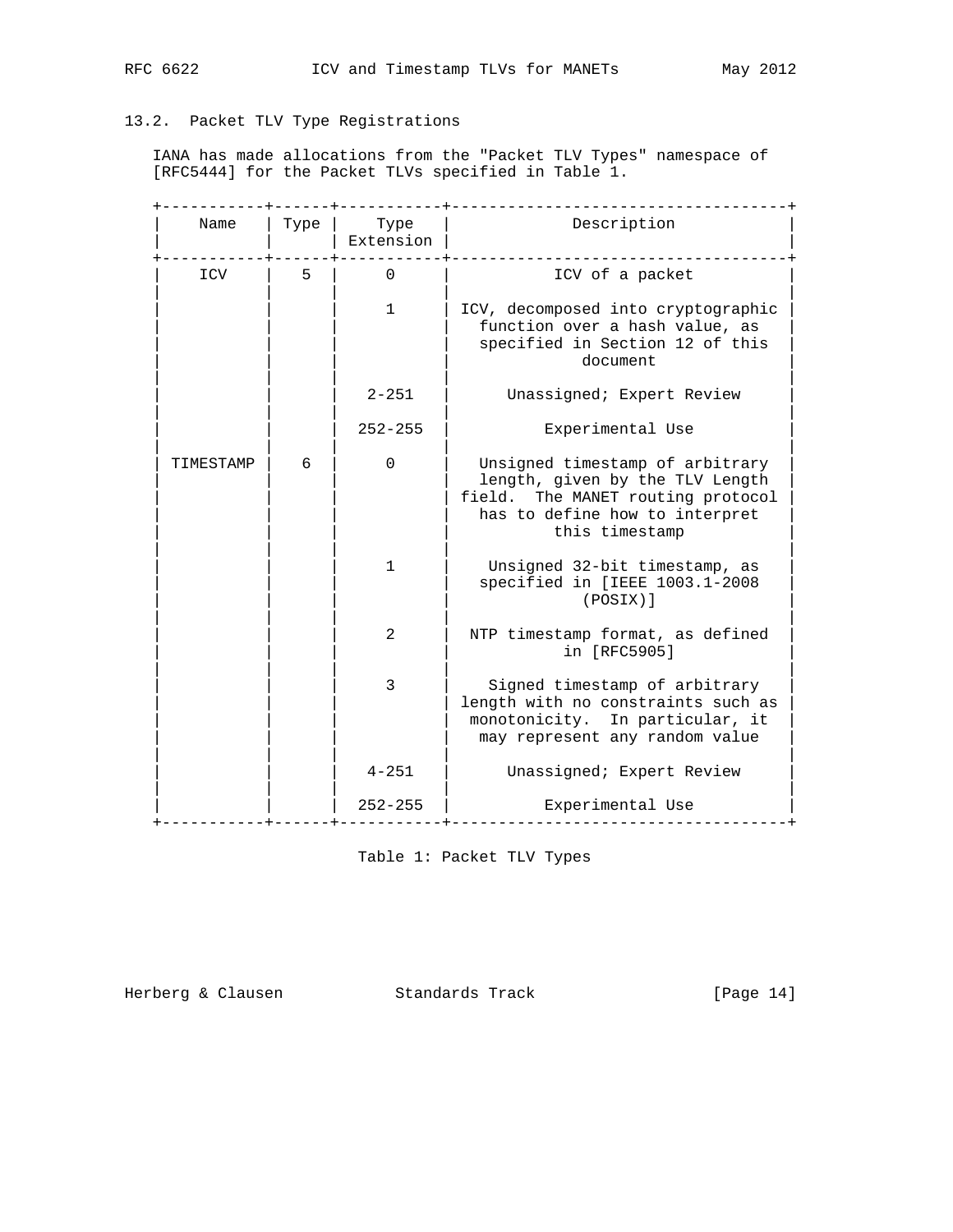# 13.3. Message TLV Type Registrations

 IANA has made allocations from the "Message TLV Types" namespace of [RFC5444] for the Message TLVs specified in Table 2.

| Name      | Type | Type<br>Extension | Description                                                                                                                              |
|-----------|------|-------------------|------------------------------------------------------------------------------------------------------------------------------------------|
| ICV       | 5    | $\Omega$          | ICV of a message                                                                                                                         |
|           |      | $\mathbf{1}$      | ICV, decomposed into cryptographic<br>function over a hash value, as<br>specified in Section 12 of this<br>document                      |
|           |      | $2 - 251$         | Unassigned; Expert Review                                                                                                                |
|           |      | $252 - 255$       | Experimental Use                                                                                                                         |
| TIMESTAMP | 6    | $\Omega$          | Unsigned timestamp of arbitrary<br>length, given by the TLV Length<br>field                                                              |
|           |      | $\mathbf{1}$      | Unsigned 32-bit timestamp, as<br>specified in [IEEE 1003.1-2008<br>(POSIX)]                                                              |
|           |      | 2                 | NTP timestamp format, as defined<br>in [RFC5905]                                                                                         |
|           |      | 3                 | Signed timestamp of arbitrary<br>length with no constraints such as<br>monotonicity. In particular, it<br>may represent any random value |
|           |      | $4 - 251$         | Unassigned; Expert Review                                                                                                                |
|           |      | $252 - 255$       | Experimental Use                                                                                                                         |

Table 2: Message TLV Types

Herberg & Clausen Standards Track [Page 15]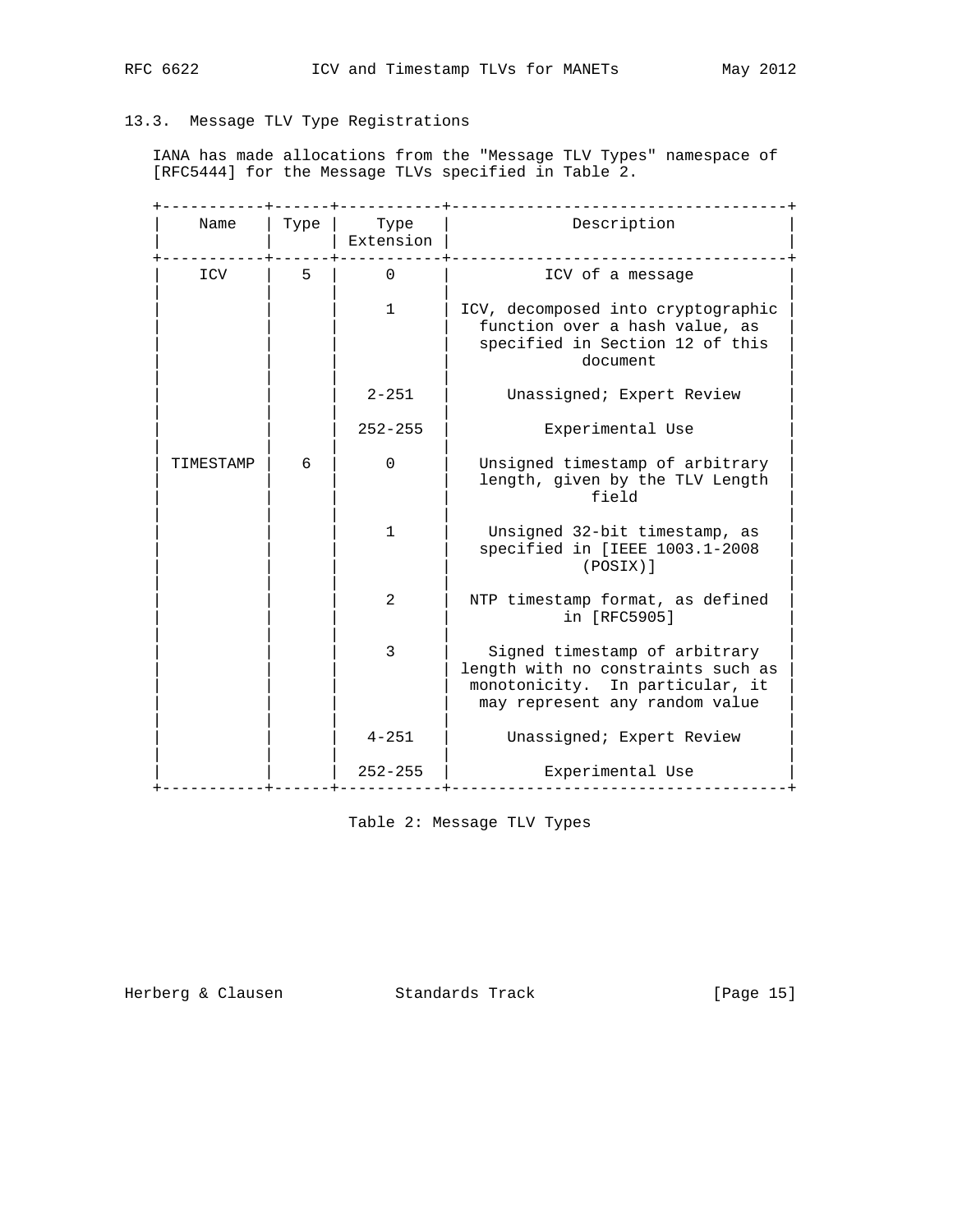# 13.4. Address Block TLV Type Registrations

 IANA has made allocations from the "Address Block TLV Types" namespace of [RFC5444] for the Packet TLVs specified in Table 3.

| Name      | Type | Type<br>Extension | Description                                                                                                                              |
|-----------|------|-------------------|------------------------------------------------------------------------------------------------------------------------------------------|
| ICV       | 5    | $\Omega$          | ICV of an object (e.g., an<br>address)                                                                                                   |
|           |      | $\mathbf{1}$      | ICV, decomposed into cryptographic<br>function over a hash value, as<br>specified in Section 12 of this<br>document                      |
|           |      | $2 - 251$         | Unassigned; Expert Review                                                                                                                |
|           |      | $252 - 255$       | Experimental Use                                                                                                                         |
| TIMESTAMP | 6    | $\mathbf{0}$      | Unsigned timestamp of arbitrary<br>length, given by the TLV Length<br>field                                                              |
|           |      | $\mathbf{1}$      | Unsigned 32-bit timestamp, as<br>specified in [IEEE 1003.1-2008<br>(POSIX)]                                                              |
|           |      | 2                 | NTP timestamp format, as defined<br>in [RFC5905]                                                                                         |
|           |      | 3                 | Signed timestamp of arbitrary<br>length with no constraints such as<br>monotonicity. In particular, it<br>may represent any random value |
|           |      | $4 - 251$         | Unassigned; Expert Review                                                                                                                |
|           |      | $252 - 255$       | Experimental Use                                                                                                                         |

Table 3: Address Block TLV Types

Herberg & Clausen Standards Track [Page 16]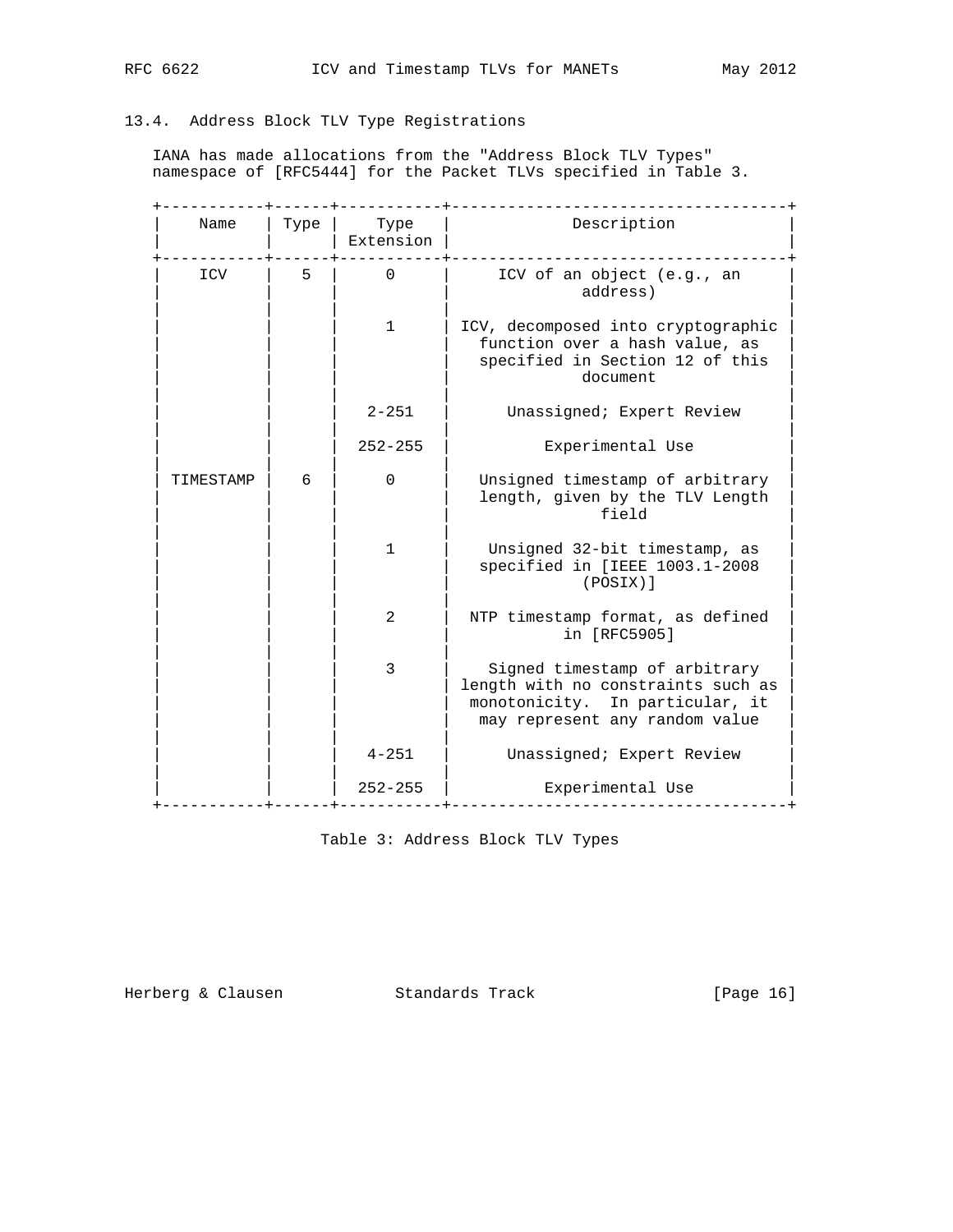# 13.5. Hash Functions

 IANA has created a new registry for hash functions that can be used when creating an ICV, as specified in Section 12 of this document. The initial assignments and allocation policies are specified in Table 4.

| Hash<br>Function<br>Value | Algorithm     | Description                                                                  |
|---------------------------|---------------|------------------------------------------------------------------------------|
| $\Omega$                  | none          | The "identity function": The hash value<br>of an object is the object itself |
| 1                         | SHA1          | $[NIST-FIPS-180-2]$                                                          |
| $\mathfrak{D}$            | SHA224        | $[NIST-FIPS-180-2-change]$                                                   |
| 3                         | SHA256        | $[NIST-FIPS-180-2]$                                                          |
| 4                         | SHA384        | $[NIST-FIPS-180-2]$                                                          |
| 5                         | <b>SHA512</b> | $[NIST-FIPS-180-2]$                                                          |
| $6 - 251$                 |               | Unassigned; Expert Review                                                    |
| $252 - 255$               |               | Experimental Use                                                             |

Table 4: Hash-Function Registry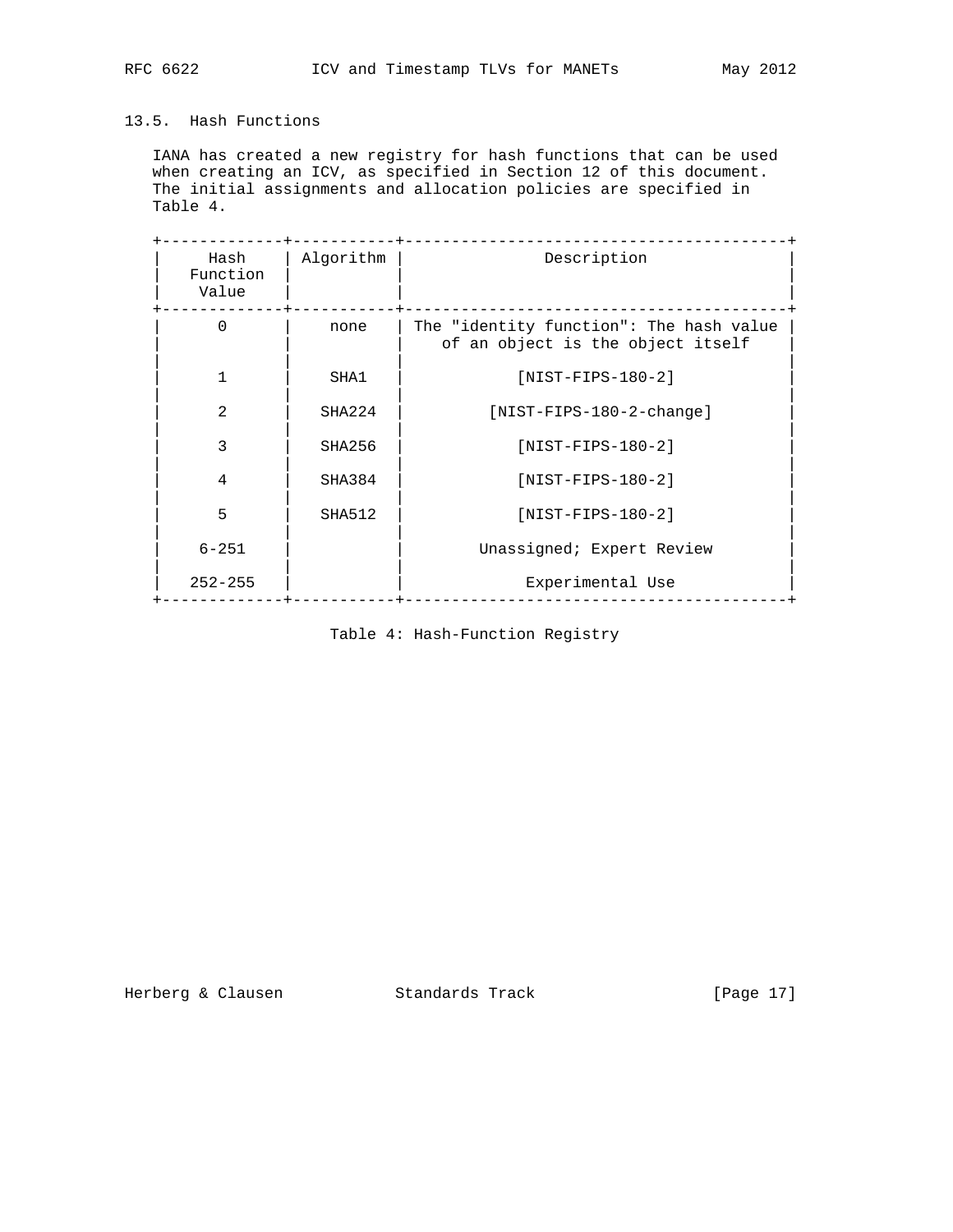# 13.6. Cryptographic Functions

 IANA has created a new registry for the cryptographic functions, as specified in Section 12 of this document. Initial assignments and allocation policies are specified in Table 5.

| Cryptographic<br>Function Value | Algorithm  | Description                                                                      |
|---------------------------------|------------|----------------------------------------------------------------------------------|
| $\Omega$                        | none       | The "identity function": The value<br>of an encrypted hash is the hash<br>itself |
|                                 | <b>RSA</b> | [ $RFC3447$ ]                                                                    |
| $\mathfrak{D}$                  | DSA        | $[NIST-FIPS-186-3]$                                                              |
| 3                               | HMAC       | [RFC2104]                                                                        |
| 4                               | 3DES       | $[NIST-SP-800-67]$                                                               |
| 5                               | AES        | $[NIST-FIPS-197]$                                                                |
| 6                               | ECDSA      | $[ANSI-X9-62-2005]$                                                              |
| $7 - 251$                       |            | Unassigned; Expert Review                                                        |
| $252 - 255$                     |            | Experimental Use                                                                 |

# Table 5: Cryptographic Function Registry

## 14. Security Considerations

 This document does not specify a protocol. It provides a syntactical component for cryptographic ICVs of messages and packets, as defined in [RFC5444]. It can be used to address security issues of a MANET routing protocol or MANET routing protocol extension. As such, it has the same security considerations as [RFC5444].

 In addition, a MANET routing protocol or MANET routing protocol extension that uses this specification MUST specify how to use the framework, and the TLVs presented in this document. In addition, the protection that the MANET routing protocol or MANET routing protocol extensions attain by using this framework MUST be described.

Herberg & Clausen Standards Track [Page 18]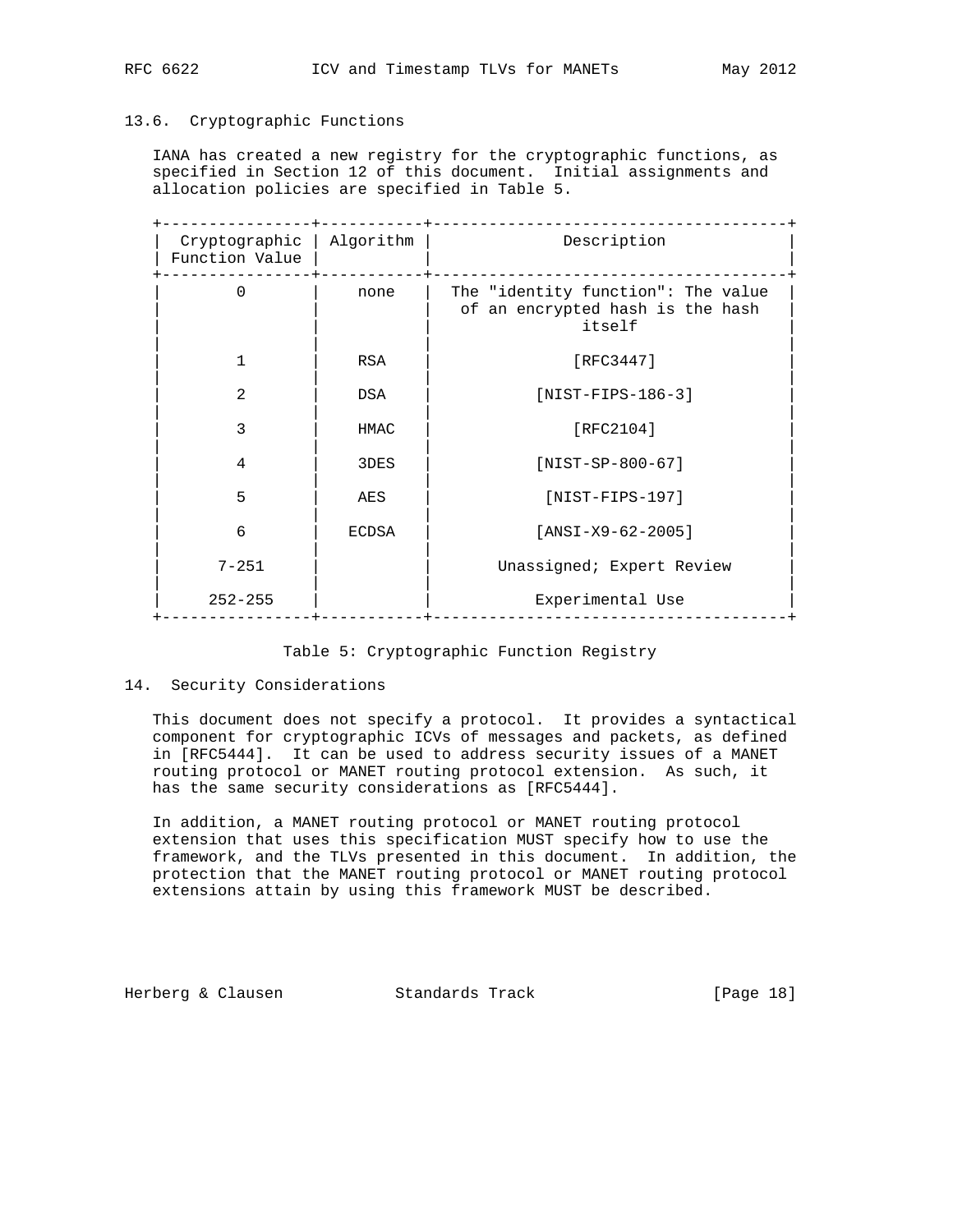As an example, a MANET routing protocol that uses this component to reject "badly formed" or "insecure" messages if a control message does not contain a valid ICV SHOULD indicate the security assumption that if the ICV is valid, the message is considered valid. It also

 SHOULD indicate the security issues that are counteracted by this measure (e.g., link or identity spoofing) as well as the issues that are not counteracted (e.g., compromised keys).

## 15. Acknowledgements

 The authors would like to thank Bo Berry (Cisco), Alan Cullen (BAE), Justin Dean (NRL), Christopher Dearlove (BAE), Paul Lambert (Marvell), Jerome Milan (Ecole Polytechnique), and Henning Rogge (FGAN) for their constructive comments on the document.

 The authors also appreciate the detailed reviews from the Area Directors, in particular Stewart Bryant (Cisco), Stephen Farrell (Trinity College Dublin), and Robert Sparks (Tekelec), as well as Donald Eastlake (Huawei) from the Security Directorate.

### 16. References

## 16.1. Normative References

[ANSI-X9-62-2005]

 American National Standards Institute, "Public Key Cryptography for the Financial Services Industry: The Elliptic Curve Digital Signature Algorithm (ECDSA)", ANSI X9.62-2005, November 2005.

 [BCP26] Narten, T. and H. Alvestrand, "Guidelines for Writing an IANA Considerations Section in RFCs", BCP 26, RFC 5226, May 2008.

 [IEEE 1003.1-2008 (POSIX)] IEEE Computer Society, "1003.1-2008 Standard for Information Technology-Portable Operating System Interface (POSIX) Base Specifications, Issue 7", December 2008.

 [NIST-FIPS-180-2] National Institute of Standards and Technology, "Specifications for the Secure Hash Standard", FIPS 180-2, August 2002.

Herberg & Clausen Standards Track [Page 19]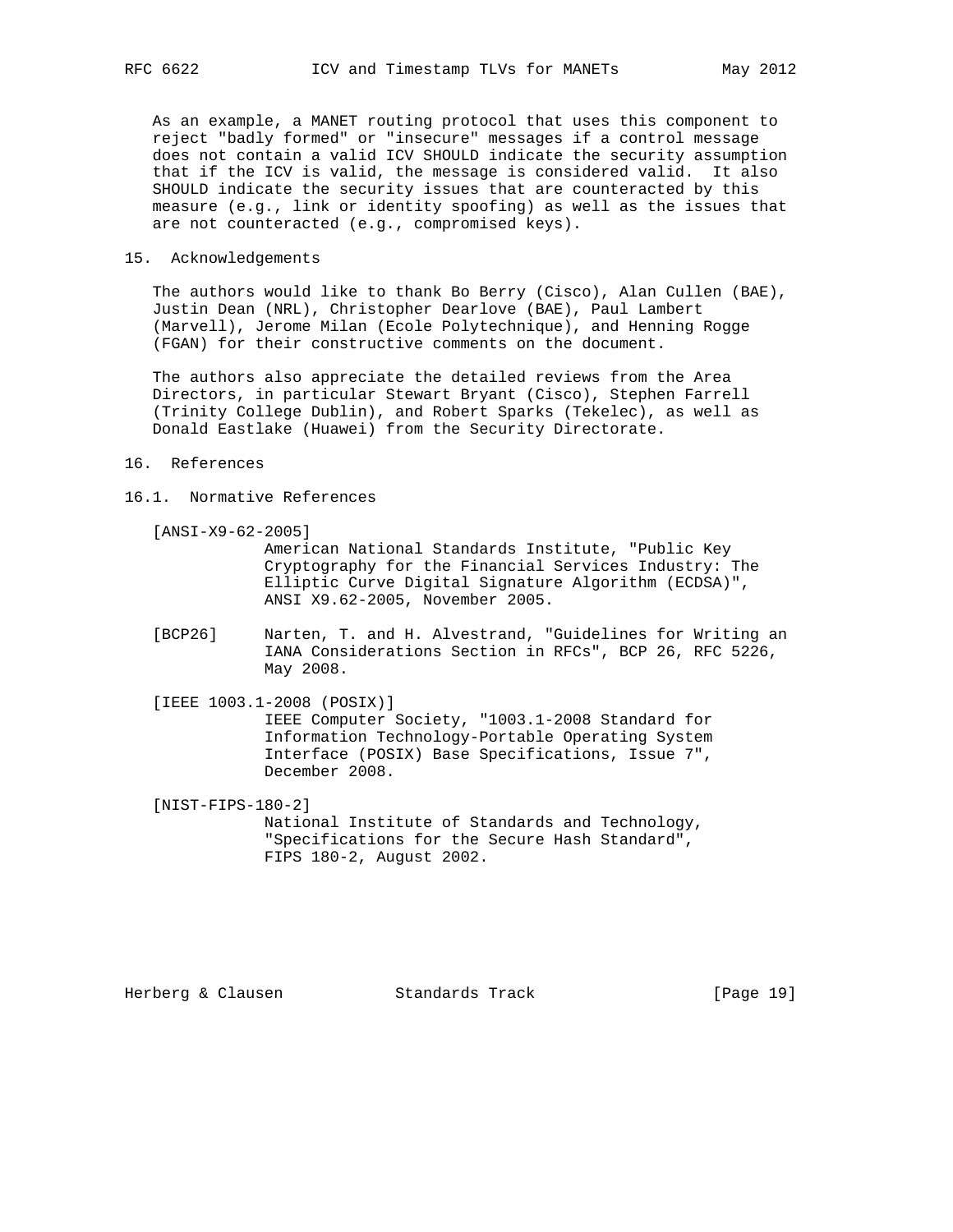[NIST-FIPS-180-2-change] National Institute of Standards and Technology, "Federal Information Processing Standards Publication 180-2 (+ Change Notice to include SHA-224)", FIPS 180-2, August 2002, <http:// csrc.nist.gov/publications/fips/ fips180-2/fips180-2withchangenotice.pdf>. [NIST-FIPS-186-3] National Institute of Standards and Technology, "Digital Signature Standard (DSS)", FIPS 186-3, June 2009. [NIST-FIPS-197] National Institute of Standards and Technology, "Specification for the Advanced Encryption Standard (AES)", FIPS 197, November 2001. [NIST-SP-800-67] National Institute of Standards and Technology, "Recommendation for the Triple Data Encryption Algorithm (TDEA) Block Cipher", Special Publication 800-67, May 2004.

- [RFC2104] Krawczyk, H., Bellare, M., and R. Canetti, "HMAC: Keyed-Hashing for Message Authentication", RFC 2104, February 1997.
- [RFC2119] Bradner, S., "Key words for use in RFCs to Indicate Requirement Levels", BCP 14, RFC 2119, March 1997.
- [RFC3447] Jonsson, J. and B. Kaliski, "Public-Key Cryptography Standards (PKCS) #1: RSA Cryptography Specifications Version 2.1", RFC 3447, February 2003.
- [RFC5444] Clausen, T., Dearlove, C., Dean, J., and C. Adjih, "Generalized Mobile Ad Hoc Network (MANET) Packet/Message Format", RFC 5444, February 2009.
- [RFC5905] Mills, D., Martin, J., Ed., Burbank, J., and W. Kasch, "Network Time Protocol Version 4: Protocol and Algorithms Specification", RFC 5905, June 2010.